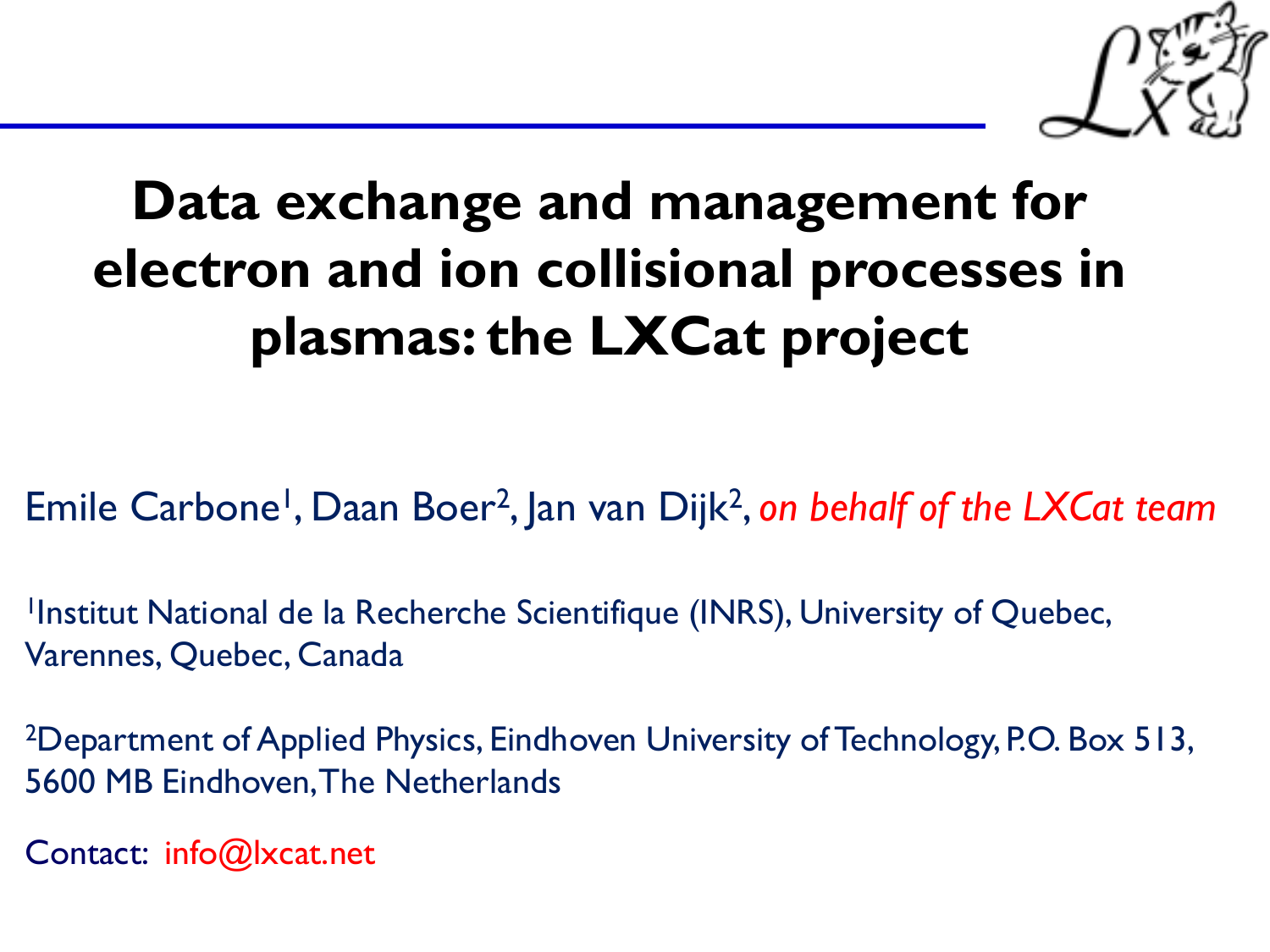

More than **50 contributors** from over**15** different **countries**.

- → Various **forms of contribution**: creation of individual database, website, technical support, outreach, mirror server,…
- Circa **120** unique **visitors** per day and **50 000 visits** per year with **1700 citations** of "LXCat" in papers (2009-2022 period).

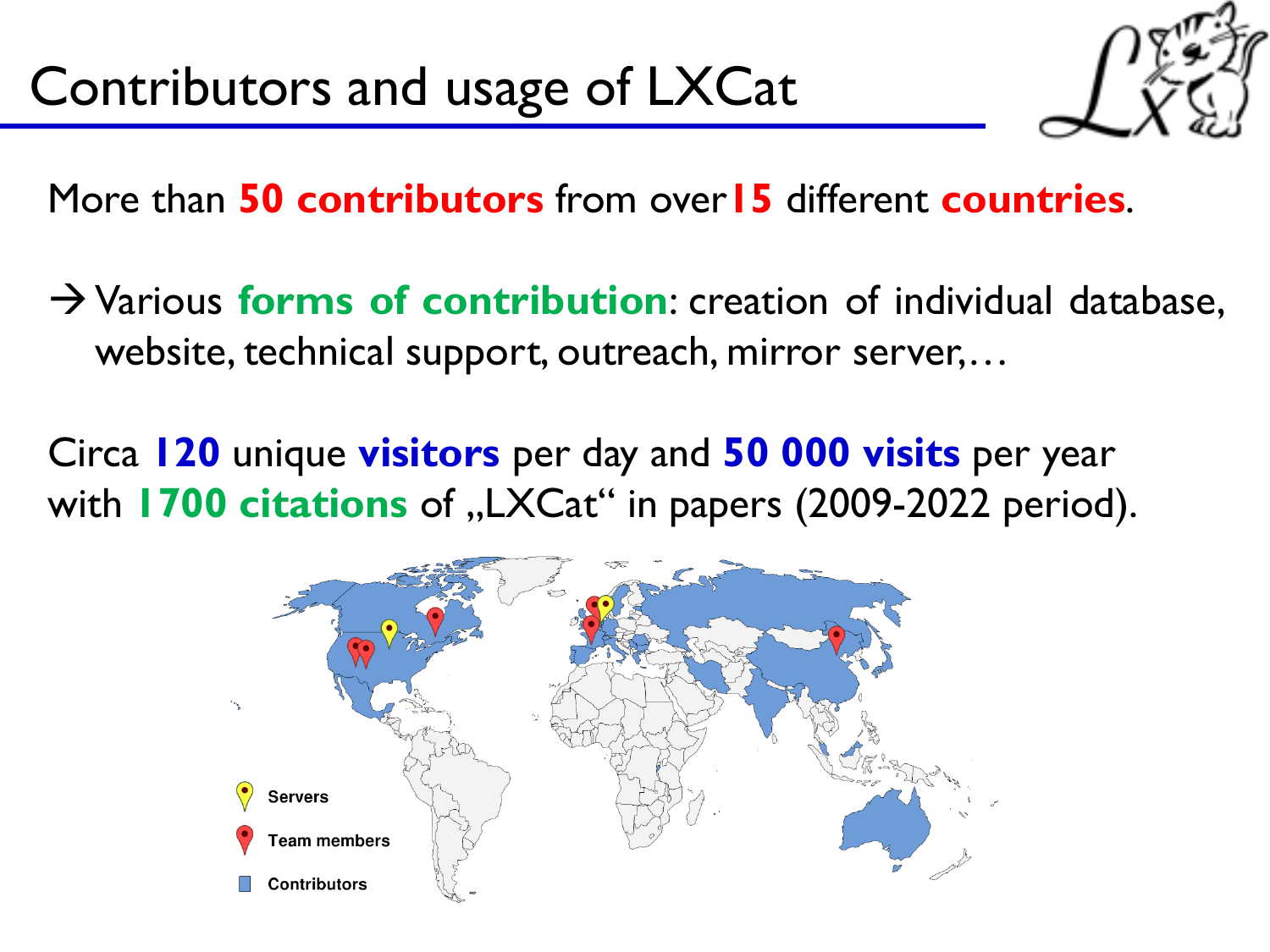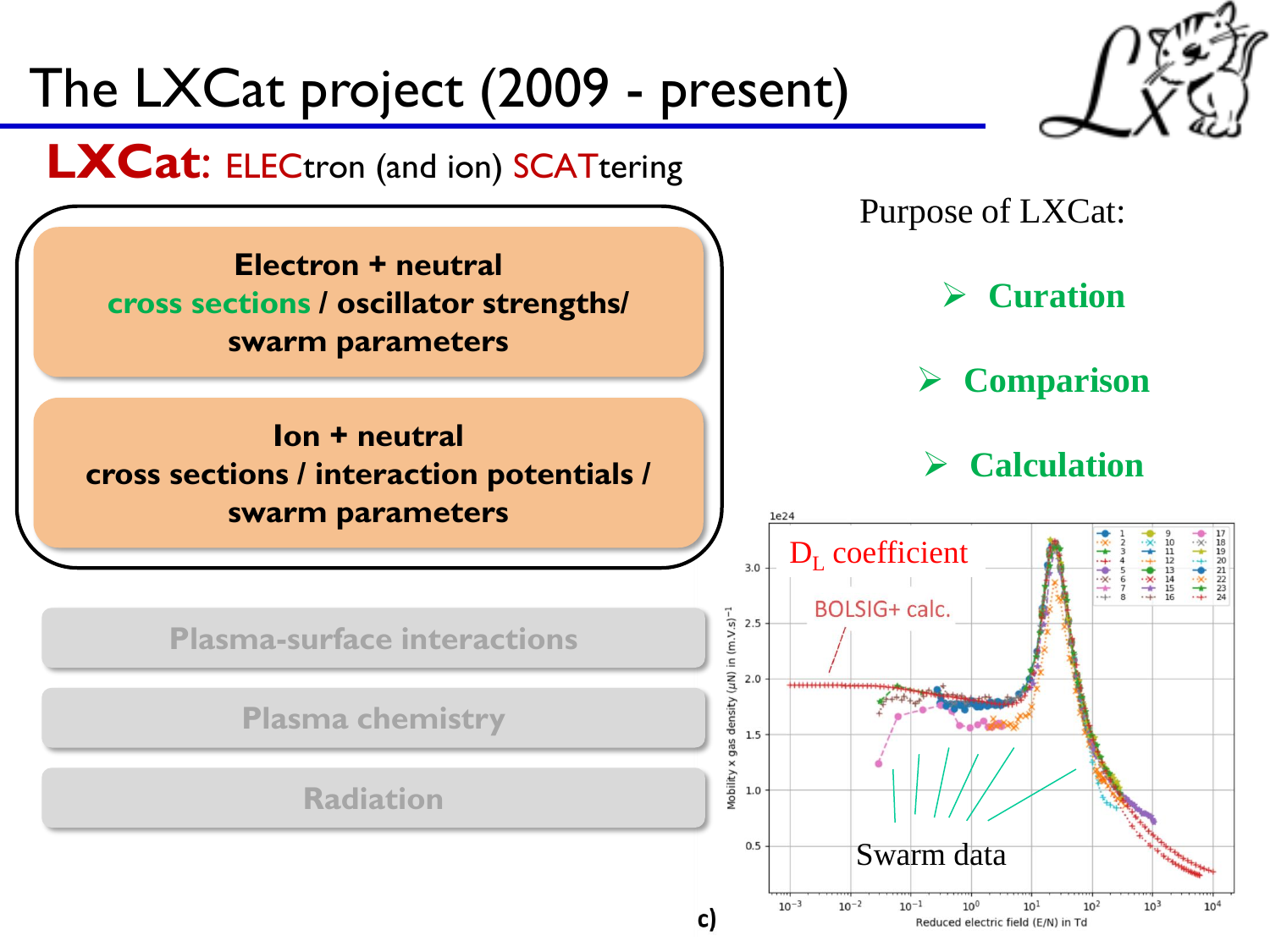# LXCat structure – databases & online tools



E Carbone et al., *Atoms* (2021), **9** (1), 16.

UNAM DATABASE UT (UNIVERSITY OF TARTU VIEHLAND DATABASE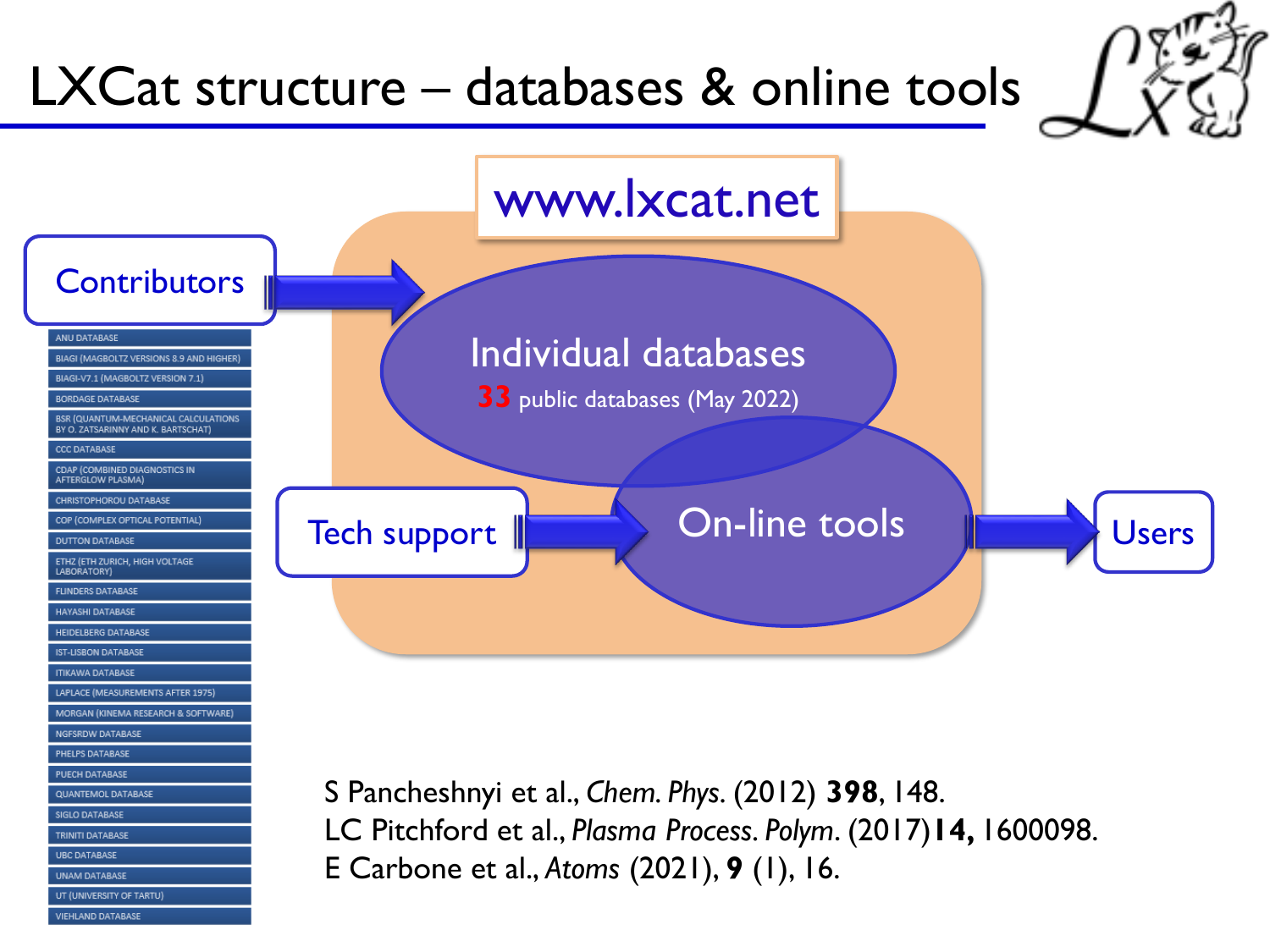

## *For the electron component…..*

**the emphasis in LXCat is on the cross section data.**These are either used directly in models or are used to calculate transport and rate coefficients vs E/N or  $\langle e \rangle$ .



"Complete" set of cross sections : includes all major electron momentum and energy loss processes. When used as input in a Boltzmann equation solver, yields swarm/transport coefficients vs. E/N (or vs. mean electron energy) in agreement with experiment.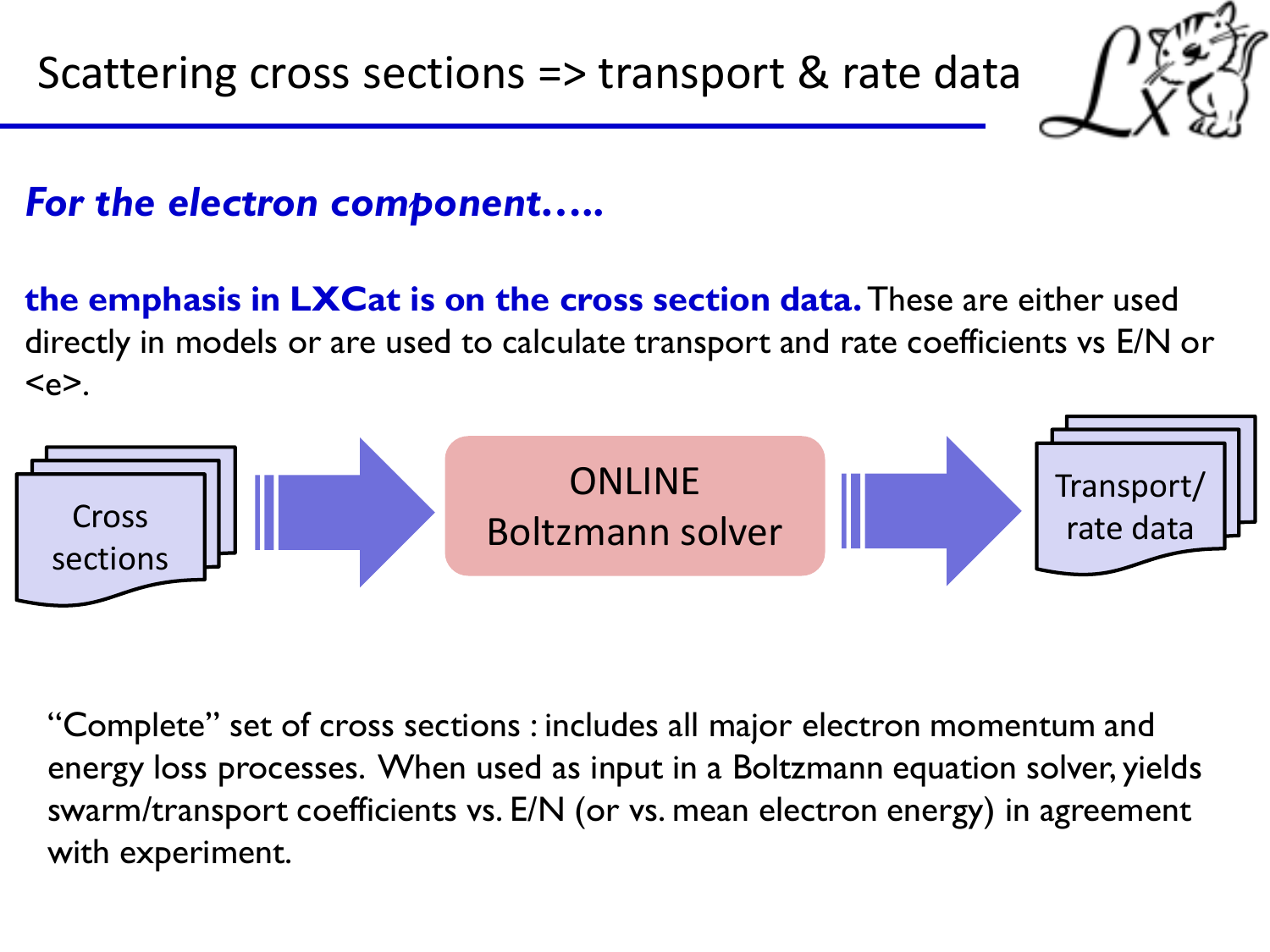

## *Types of collisions:*

## *- Elastic*

Recoil energy loss, momentum transfer  $(Q_{m,el})$ 

## *- Inelastic*

Discrete energy losses due to excitation of rotational, vibrational and electronic states  $(Q_{k,T})$ 

# *- Ionization*

Two electrons exit the collision event  $(Q_{i,T}$ , energy sharing)

6 W. P. Allis, "Motions of Ions and Electrons" in "Handbuch der Physik" (Springer-Verlag, 1956, Berlin)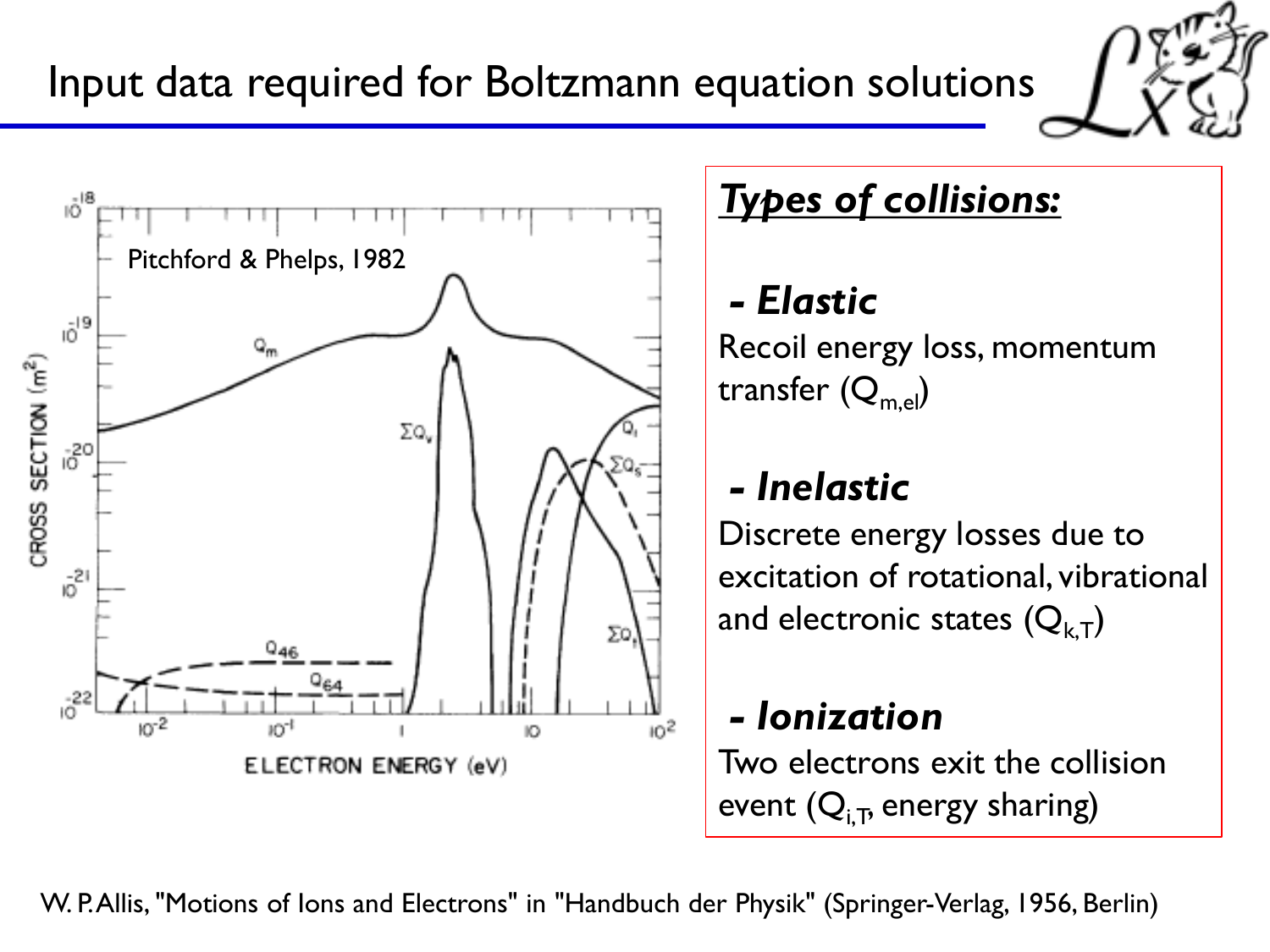# The LXCat project: some statistics



| н   |           |   | 0 15 |    |   | 255 | 4350 |  | 74125 |                                 |    |                                                                               |        |                 | He        |
|-----|-----------|---|------|----|---|-----|------|--|-------|---------------------------------|----|-------------------------------------------------------------------------------|--------|-----------------|-----------|
| -Li | <b>Be</b> |   |      |    |   |     |      |  |       | в                               | C  | N                                                                             | O      | F               | Ne        |
|     | $Na$ $Mq$ |   |      |    |   |     |      |  |       | Al                              | Si | P                                                                             | S      | <b>CI</b>       | <b>Ar</b> |
| K.  | Ca Sc Ti  |   |      |    |   |     |      |  |       |                                 |    | V Cr   Mn   Fe   Co   Ni   Cu   Zn   Ga   Ge   As   Se <mark>  Br   Kr</mark> |        |                 |           |
| Rb  | Sr.       | Y |      |    |   |     |      |  |       |                                 |    | Zr Nb Mo Tc Ru Rh Pd Ag Cd In Sn Sb                                           | Te $ $ | -1              | <b>Xe</b> |
| Cs  | <b>Ba</b> |   | Hf   | Ta | W |     |      |  |       | $Re Os $ Ir   Pt   Au   Hg   TI | Pb | Bi                                                                            |        | $Pol$ At $ Rn $ |           |
| Fr  | <b>Ra</b> |   |      |    |   |     |      |  |       |                                 |    | Rf   Db   Sg   Bh   Hs   Mt   Ds   Rg   Cn  Uut  FI  Uup  Lv  Uus Uuo         |        |                 |           |

|  |  |  |  |  |  | La   Ce   Pr   Nd   Pm   Sm <mark>  Eu   Gd  </mark> Tb   Dy   Ho   Er   Tm   Yb   Lu |  |
|--|--|--|--|--|--|---------------------------------------------------------------------------------------|--|
|  |  |  |  |  |  | Ac   Th   Pa   U   Np   Pu   Am   Cm   Bk   Cf   Es   Fm   Md   No   Lr               |  |

➢ Quite inclusive representation of the elements of the periodic table (not only noble gases!)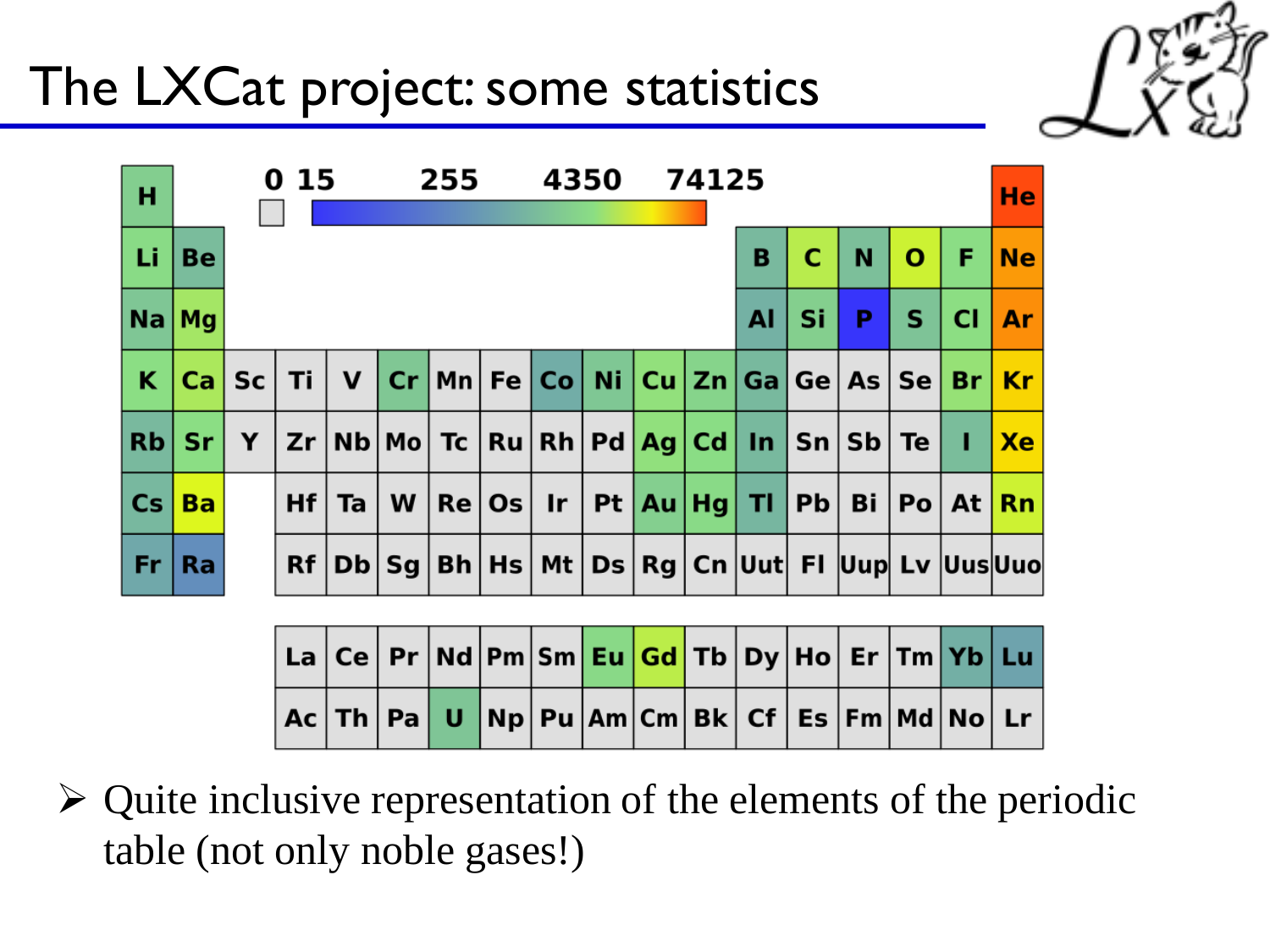

….for electron scattering in **COLD gases**

Definition: A complete set of cross sections consists of elastic momentum transfer, and total cross sections for the processes of ionization, attachment and excitation. Complete sets of cross sections are needed as input to a Boltzmann equation solver to determine the electron or ion energy distribution function.

### **Atomic gases**

Ar, C, Cu, H, He, Hg, Kr, Mg, N, Ne, Na, O, Xe

#### **Diatomic gases**

CH, CO, Cl<sub>2</sub>, D<sub>2</sub>, F<sub>2</sub>, H<sub>2</sub>, HCl, N<sub>2</sub>, NO, O<sub>2</sub>

### **Polyatomic gases**

 $C_2H_2$ ,  $C_2H_4$ ,  $C_2H_6$ ,  $C_3H_6$ ,  $C_3H_8$ ,  $CCl_2F_2$ ,  $CCl_4$ ,  $CF_4$ ,  $CH_4$ ,  $CH_3$ ,  $CH_4$ ,  ${\sf CHF}_3$ , CO<sub>2</sub>, H<sub>2</sub>O, N<sub>2</sub>O, SF<sub>6</sub>, SO<sub>2</sub>, Si<sub>2</sub>H<sub>6</sub>, Si(CH<sub>3</sub>)<sub>4</sub>, SiH<sub>4</sub>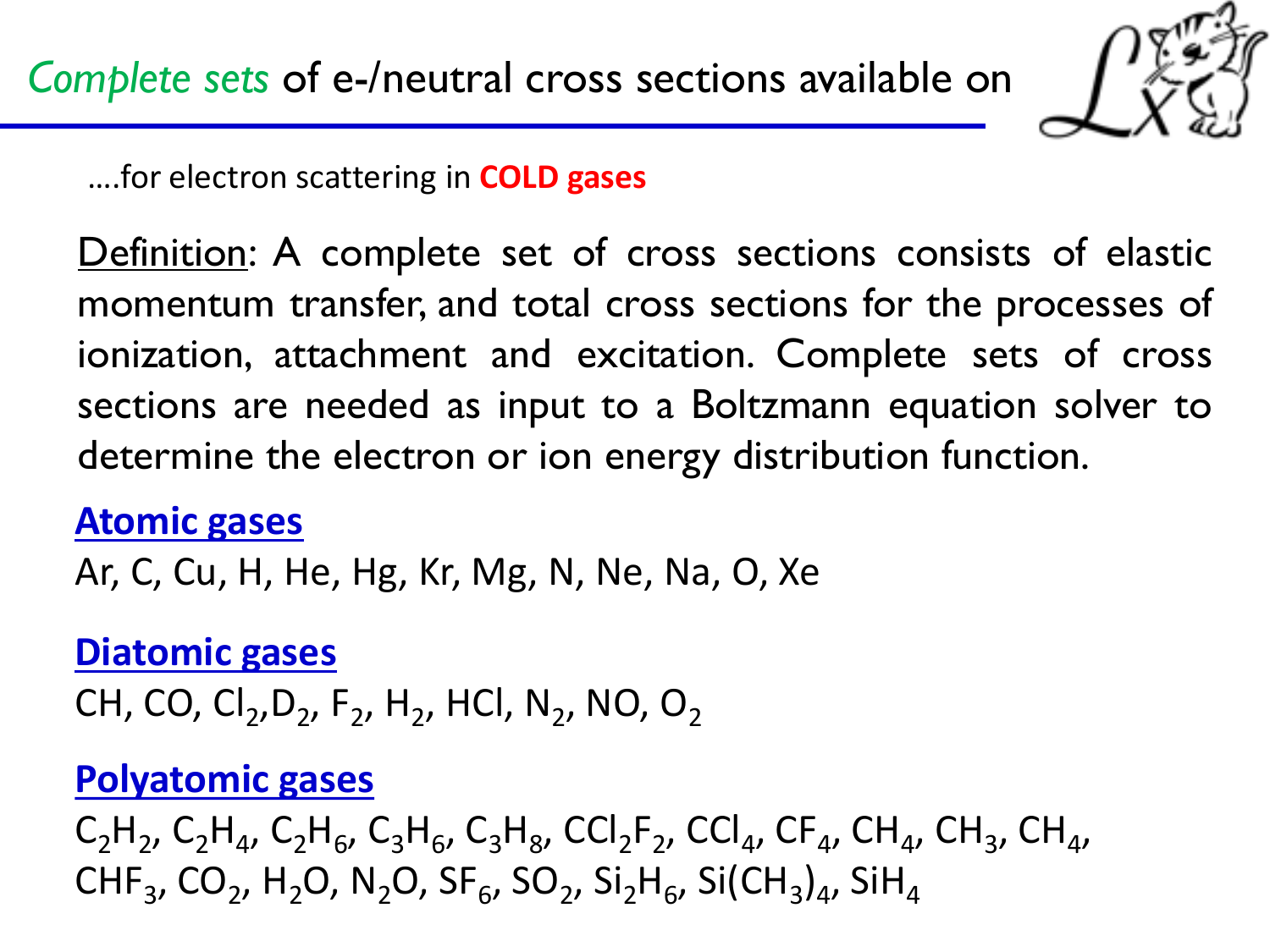

#### **Ground states**

| <b>CONTRACT DURING THE REAL</b> | זווסטפי<br><b>BUCBHAIL</b><br><b>NATION NAME</b><br>--------<br>$-$ | шензие<br><b>FJIL</b><br>. | <b>CO2</b> COM<br>:H4IICHF3 | 21 F<br>I H2 H2<br>12SH I<br>וור<br>. |  |
|---------------------------------|---------------------------------------------------------------------|----------------------------|-----------------------------|---------------------------------------|--|
| IYZH.                           |                                                                     | $\overline{\phantom{a}}$   |                             |                                       |  |

#### **State-specific and gas mixtures**

| Ar* Ar(3d'[3/2]2) Ar(3d'[5/2]2) Ar(3d'[5/2]3)<br>Ar(3d[5/2]2) Ar(3d[5/2]3) Ar(3d[7/2]3)<br>$Ar(3d[7/2]4)$ $Ar(3p54p 1 = 02p5)$ $Ar(3p54p 1 = 12p10)$ $Ar(3p54p 1 = 12p2)$ $Ar(3p54p 1 = 12p4)$<br>Ar(3d[1/2]0)<br>Ar(3d[1/2]1) Ar(3d[3/2]1)<br>Ar(3d[3/2]2)<br>$Ar(3p5 4p J = 1 2p7)$ $Ar(3p5 4p J = 2 2p3)$                                                                                                                                                                                                                                            |
|---------------------------------------------------------------------------------------------------------------------------------------------------------------------------------------------------------------------------------------------------------------------------------------------------------------------------------------------------------------------------------------------------------------------------------------------------------------------------------------------------------------------------------------------------------|
| Ar(3p5 4p J = 3 2p9)  Ar(3p5 4s J = 0 1s3)  Ar(3p5 4s J = 1 1s4)  Ar(3p5 4s J = 2 1s5)  Ar(3p5 4s j = 2 1s5)  Ar(3p5 4s j = 1 1s2)  Ar(3p5 4s J = 0   Ar(4p[1/2]0]  Ar(4p[1/2]0]  Ar(4p[1/2]1]  Ar(4p[3/2]2]  Ar(4p[3/2]2]  Ar<br>Ar(4p[3/2]2)<br>$Ar(3p5 4p J = 2 2p6)$<br>$Ar(3p5 4p J = 2 2p8)$<br>Ar(4p[3/2]1)<br>Ar(4p[5/2]2) Ar(4p[5/2]3                                                                                                                                                                                                          |
| Ar(4s[3/2]1)  Ar(4s[3/2]2]  Ar(5s'[1/2]0]  Ar(5s'[1/2]1)  Ar(5s[3/2]1)  Ar(5s[3/2]2]  Be(2p(2)122]  Be(2p(2)122]  Be(2p(2)122]  Be(2c_2p_1P)  Be(2s_2p_1P)  Be(2s_3d_10]  Be(2s_3d_101]  Be(2s_3p_1P)  Be(2s_3p_1P)  Be(2s_3s<br>Ar(4s'[1/2]0)<br>Ar(4s'[1/2]1)                                                                                                                                                                                                                                                                                         |
| Be(2s_4f_1F) Be(2s_4f_3F) Be(2s_4p_1P) Be(2s_4p_3P) Be(2s_4s_1S) Be(2s_4s_3S) BeH+ C2H2+ C(2p(2)_1D) C(2p(2)_1D) C(2p(2)_1D2) C(2p(2)_1S) C(2p(2)_1S) C(2p(2)_3P3) C(2p(2)_3P3) C(2p(2)_3P3) C(2p(2)_3P3) C(2p(2)_3P3) C(2p(2)<br>$C(2p3d_1Fo)$ $C(2p3d_1Po)$<br>$C(2p3d 3Do)$ $C(2p3d 3Fo)$ $C(2p3d 3Po)$ $C(2p3p 1D)$<br>C(2p3p 1P                                                                                                                                                                                                                    |
| 0(2p3p_1S)  0(2p3p_3D)  0(2p3p_3P)  0(2p3p_3S)  0(2p3s_1P0)  0(2p3s_3P0)  0(2p4s_1P0)  0(2p4s_1P0)  0(2p4s_1P0)  0(2p_3d_1D2)  0(2p_3d_1P2)  0(2p_3d_1P1)  0(2p_3d_3P1)  0(2p_3d_3P2)  0(2p_3d_3P3)  0(2p_3d_3P2)  0(2p_3d_3P3                                                                                                                                                                                                                                                                                                                          |
| C(2p_3p_1D2)  C(2p_3p_1P1)  C(2p_3p_1S0)  C(2p_3p_3D1)  C(2p_3p_3D2)  C(2p_3p_3D3)  C(2p_3p_3P3)  C(2p_3p_3P1)  C(2p_3p_3P2)  C(2p_3p_3S1)  C(2p_3s_3P1)  C(2p_3s_3P2)  C(2p_3s_3P2)  C(2p_4s_3P2)  C(2p_4s_3P2)  C(2p_4s_3P2)                                                                                                                                                                                                                                                                                                                          |
| C(2s2p(3)_3Po) C(2s2p(3)_5So) C(2s_2p(3)_3D1) C(2s_2p(3)_3D2) C(2s_2p(3)_3D3) C(2s_2p(3)_3P3) C(2s_2p(3)_3P0) C(2s_2p(3)_3P2) C(2s_2p(3)_3P2) C(2s_2p(3)_3P2) C(2s_2p(3)_3P2) C(2s_2p(3)_3P2) C(2s_2p(3)_3P2) C(2s_2p(3)_3P2)                                                                                                                                                                                                                                                                                                                           |
| 02(8,y=10) 02(8,y=10) 02(8,y=10) 02(8,y=10) 02(8,y=12) 02(8,y=29) 02(8,y=29) 02(8,y=20) 02(8,y=22) 02(8,y=22) 02(8,y=22) 02(8,y=22) 02(8,y=22) 02(8,y=22) 02(8,y=22) 02(8,y=22) 02(8,y=22) 02(8,y=22) 02(8,y=225) 02(8,y=226) 0                                                                                                                                                                                                                                                                                                                         |
| 02(8,v=39) 02(8,v=39) 02(8,v=39) 02(8,v=39) 02(8,v=40) 02(8,v=40) 02(8,v=42) 02(8,v=43) 02(8,v=43) 02(8,v=44) 02(8,v=44) 02(8,v=44) 02(8,v=44) 02(8,v=44) 02(8,v=44) 02(8,v=44) 02(8,v=44) 02(8,v=44) 02(8,v=44) 02(8,v=44) 02(                                                                                                                                                                                                                                                                                                                         |
|                                                                                                                                                                                                                                                                                                                                                                                                                                                                                                                                                         |
| 02*(1ssg,v=4)  02*(1ssg,v=5)  02*(1ssg,v=5)  02*(1ssg,v=6)  02*(1ssg,v=8)  02*(1ssg,v=8)  02*(1ssg,v=6)  02*(1ssg,v=6)  02*(1ssg,v=6)  07*(1ssg,v=7)  07*(1ssg,v=2)  07*(1ssg,v=12)  07*(1ssg,v=12)  07*(1ssg,v=12)  07*(1ssg,                                                                                                                                                                                                                                                                                                                          |
| DT*(155g,v=6)  DT*(155g,v=7)  DT*(155g,v=8)  DT*(155g,v=8)  PT*(155g,v=8)  F(2p^4(^4D)35)  F(2p^4(^3P)3d)  F(2p^4(^3P)3d)  F(2p^4(^3P)3d)  F(2p^4(^3P)3p)  F(2p^4(^3P)3p)  F(2p^4(^3P)3p)  F(2p^4(^3P)3p)  F(2p^4(^3P)3p)  F(2<br>$H2^{+}(1sSg,v=4)$<br>$H2^{+}(1sSg,v=5)$                                                                                                                                                                                                                                                                              |
| H2*(155g,v=6)  H2*(155g,v=7)  H2*(155g,v=8)  H2*(155g,v=8)  H2*(155g,v=8)  H2*(155g,v=7)  H2*(155g,v=10)  H2*(155g,v=10)  H2*(155g,v=10)  H2*(155g,v=10)  H2*(155g,v=10]  H2*(151g,v=10)  H2*(151g,v=10]  H2*(151g,v=10]  H2*(                                                                                                                                                                                                                                                                                                                          |
| HD <sup>+</sup> (1sSg,v=3)  HD <sup>+</sup> (1sSg,v=4)  HD <sup>+</sup> (1sSg,v=5)  HD <sup>+</sup> (1sSg,v=6)  HD <sup>+</sup> (1sSg,v=7) <br>HD <sup>+</sup> (1sSg,v=8) HD <sup>+</sup> (1sSg,v=9) HT <sup>+</sup> (1sSg,v=0) HT <sup>+</sup> (1sSg,v=1) HT <sup>+</sup> (1sSg,v=10) <br>HT <sup>+</sup> (1sSg,v=11) HT <sup>+</sup> (1sSg,v=12) HT <sup>+</sup> (1sSg,v=2) HT <sup>+</sup> (1sSg,v=3)<br>$HD+(1sSe.v=11)$<br>$HD+(1sSg,v=2)$<br>HT <sup>+</sup> (1sSg,v=4) HT <sup>+</sup> (1sSg,v=5) HT <sup>+</sup> (1sSg,v=6)                     |
| HT*(158g_v=8)  HT*(158g_v=9)  Ht* He(s13)  He*  He(s13)  Hydrogen  Kr(152)  Kr(153)  Kr(158)  Kr(158]  Kr(158]  Kr(2p10)  Kr(2p10)  Kr(2p2)  Kr(2p3)  Kr(2p3)  Kr(2p3)  Kr(2p3)  Kr(2p3)  Kr(2p3)  Kr(2p3)  Kr(2p3)  Kr(2p3)  <br>$TT^+(1sSg,v=7)$                                                                                                                                                                                                                                                                                                      |
| N(2p2_3P_3d_4Fe)  N(2p2_3P_3d_4Pe)  N(2p2_3P_3p_2Do)  N(2p2_3P_3p_2Po)  N(2p2_3P_3p_3Do)  N(2p2_3P_3p_4Do)  N(2p2_3P_3p_4Po)  N(2p2_3P_3p_4So)  N(2p2_3P_3s_4Pe)  N(2p2_3P_3s_4Pe)  N(2p2_3P_4p_2Do)  N(2p2_3P_4p_2Do)  N(2p2_                                                                                                                                                                                                                                                                                                                          |
| N(2p2_3P_4p_4Po)  N(2p2_3P_4p_4So)  N(2p2_3P_4s_2Pe)  N(2p2_3P_4s_2Pe)  N(2p2_3P_4s_4Pe)  N(2p3_2Po)  N(2p3_2Po)  N(2p3_2Po)  N(2p3_2Po)  N(2p2_3P_4pe)  N(2p2_3P_4pe)  N(2p3_2Po)  N(2p3_2Po)  N(2p=3)  N(2p=0)  N(2p=11)  N(                                                                                                                                                                                                                                                                                                                          |
|                                                                                                                                                                                                                                                                                                                                                                                                                                                                                                                                                         |
| 00(y=48)  N0(y=49)  N0(y=5)  N0(y=5)  N0(y=52)  N0(y=52)  N0(y=53)  N0(y=53)  N0(y=53)  N0(y=53)  N0(y=53)  N0(y=53)  N0(y=53)  N0(y=53)  N0(y=53)  N0(y=53)  N0(y=53)  N0(y=53)  N0(y=53)  N0(y=53)  N0(y=53)  N0(y=53)  N0(y                                                                                                                                                                                                                                                                                                                          |
| 02(v=13)  02(v=13)  02(v=13)  02(v=14)  02(v=15)  02(v=16)  02(v=17)  02(v=18)  02(v=19)  02(v=29)  02(v=22)  02(v=22)  02(v=23)  02(v=23)  02(v=28)  02(v=27)  02(v=28)  02(v=28)  02(v=32)  02(v=33)  02(v=333)  02(v=333)                                                                                                                                                                                                                                                                                                                            |
| $\text{O2}(v=38) \Big[\text{O2}(v=39) \Big] \Big[\text{O2}(v=4) \Big] \Big[\text{O2}(v=40) \Big] \Big[\text{O2}(v=41) \Big] \Big[\text{O2}(v=5) \Big] \Big[\text{O2}(v=5) \Big] \Big[\text{O2}(v=7) \Big] \Big[\text{O2}(v=8) \Big] \Big[\text{O2}(v=9) \Big] \Big[\text{Oxygen} \Big] \Big[\text{72}^+(15\text{Sg},v=0) \Big] \Big[\text{72}^+(15\text{Sg},v=1) \Big] \Big[\text{72}^$<br>$T2^{+}(1sSg,v=12)$<br>$T2^{+}(1sSg,v=13)\left T2^{+}(1sSg,v=14)\right \left T2^{+}(1sSg,v=15)\right \left T2^{+}(1sSg,v=16)\right $<br>$  T2^{T}(1sSg,v=11$ |
|                                                                                                                                                                                                                                                                                                                                                                                                                                                                                                                                                         |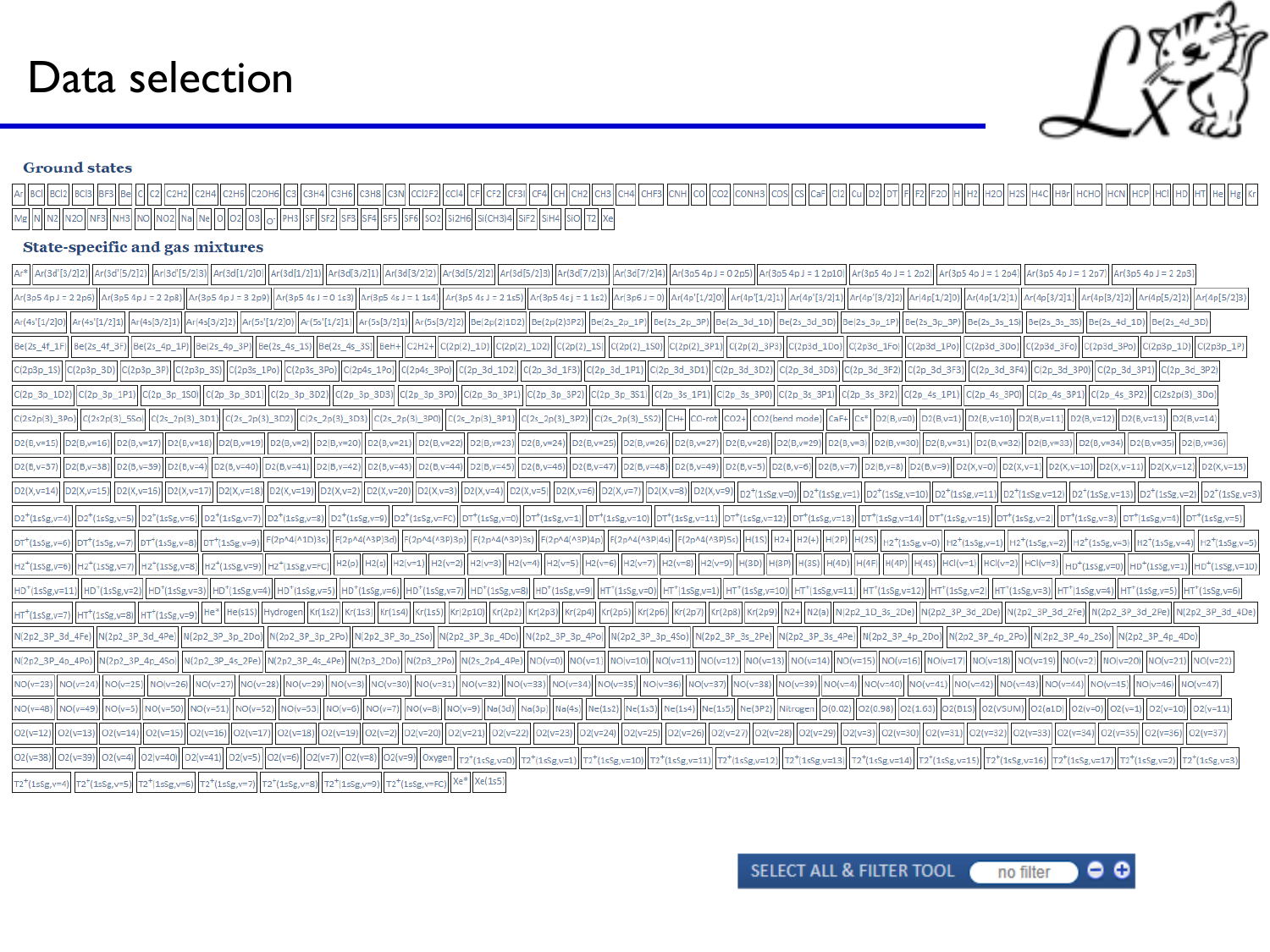

To be continued…

Thank you for your attention!

More information about history of LXCat:

E Carbone et al., *Atoms* (2021), **9** (1), 16.

**And now the future follows!**